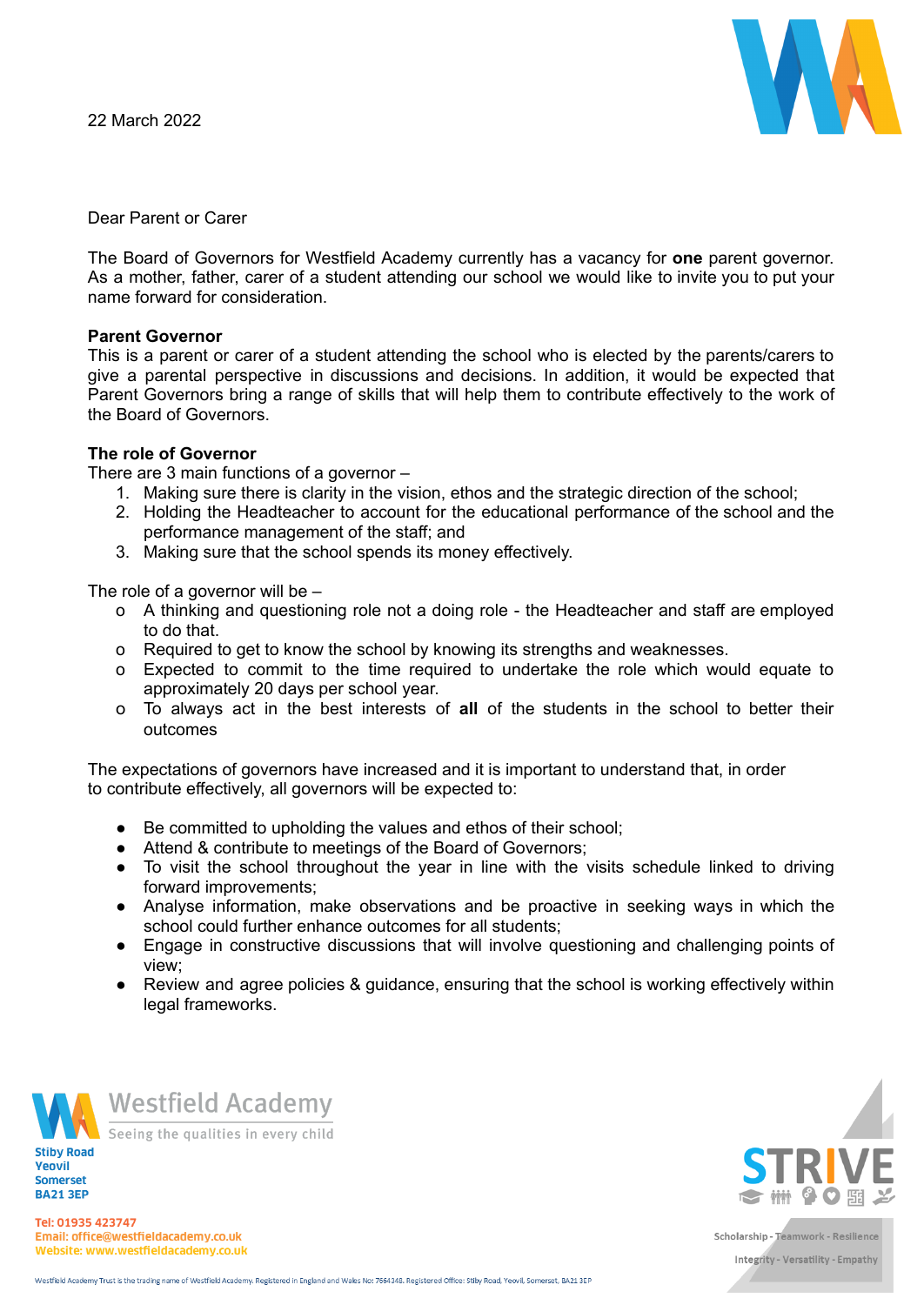The list is probably longer, but does give a flavour of the demands that the Board of Governors will face. For further information, please see the Governors Job Description and Person Specification.

#### **So why do people do it?**

This is a question often asked; here are a few of the reasons:

- No single governor is expected to know everything about education and in relation to schools the law, finance and strategic planning – they are part of a corporate body who have the combined experience, knowledge, skills and commitment to work together to meet these demands effectively,
- It is a great opportunity to give something back to the school and to take an active role in shaping their future and bettering the outcomes for all the students within the school and within the wider school community,
- Governors are privileged to be able to see at first hand the impact of the hard work that they put into the strategic planning of the school.

### **The procedure for recruiting a Parent Governor is as follows:**

- A letter is sent inviting nominations from parents and carers of a student attending the school.
- Candidates complete the nomination form and submit a brief summary of their knowledge and experience in areas that can contribute to effective governance, outlining their suitability for the role (100 words max). In the event of a ballot, see below, the summary will be distributed to all parents/carers in the school with the intention of helping them to make an informed choice when voting.
- Current governors at the school may meet with you to discuss the role in further detail.
- Where there is more than one candidate, all parents/carers will be invited to cast a vote in a secret ballot to decide the person in their opinion is the most suitable candidate for the role.
- An enhanced DBS check is required for the successful candidate.

If you are interested in becoming a parent governor for this school please complete the [nomination](https://docs.google.com/forms/d/e/1FAIpQLSeJynyV1_gqHI6vPTCWXAxEOiSge55Yql2JuY8zmK4s9bGLCQ/viewform?usp=sf_link4B79UuBD0Utx4z7wHfgoWQRup_BJu7A/viewform?usp=sf_link) [form](https://docs.google.com/forms/d/e/1FAIpQLSeJynyV1_gqHI6vPTCWXAxEOiSge55Yql2JuY8zmK4s9bGLCQ/viewform?usp=sf_link4B79UuBD0Utx4z7wHfgoWQRup_BJu7A/viewform?usp=sf_link) no later than 2:00pm on Tuesday 29 March 2022. Paper copies of the nomination form are available on request, please contact the Clerk to the Governors, Mrs Lisa Jeffreys.

Yours sincerely

**Mr A Dyer Chair of Governors**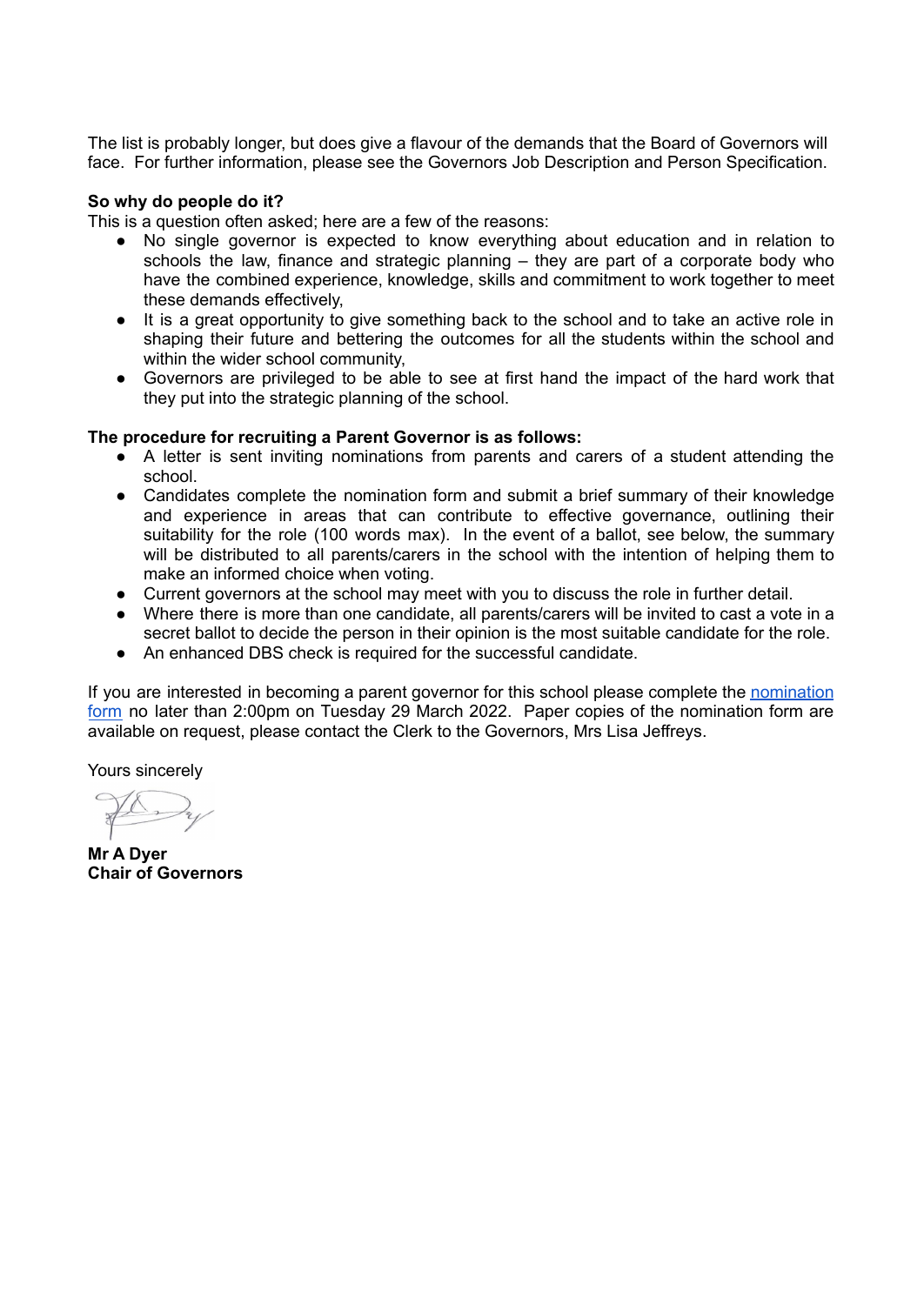

| <b>JOB DESCRIPTION</b>                                                                                                                                           |                                                                                                         |
|------------------------------------------------------------------------------------------------------------------------------------------------------------------|---------------------------------------------------------------------------------------------------------|
| <b>School</b>                                                                                                                                                    | <b>Westfield Academy</b>                                                                                |
| <b>Job Title</b>                                                                                                                                                 | Governor                                                                                                |
|                                                                                                                                                                  |                                                                                                         |
| <b>GOVERNOR PURPOSE</b>                                                                                                                                          |                                                                                                         |
| To contribute to the work of the governing body in ensuring high standards of achievement for all students in<br>the school by:                                  |                                                                                                         |
| Setting the school vision, ethos and strategic direction                                                                                                         |                                                                                                         |
| Holding the Headteacher to account for the educational performance of the school and students<br>$\bullet$<br>Overseeing the financial performance of the school |                                                                                                         |
| Setting the school vision, ethos and strategies                                                                                                                  |                                                                                                         |
| Identify priorities for improvement<br>$\bullet$                                                                                                                 |                                                                                                         |
| Ensure plans to meet these priorities are clear and understood by all<br>$\bullet$                                                                               |                                                                                                         |
| Ensure the Headteacher strategically directs resources towards meeting these priorities                                                                          |                                                                                                         |
| Set and regularly review whole school policies                                                                                                                   |                                                                                                         |
| Holding the Headteacher to account and overseeing the financial performance of the school                                                                        |                                                                                                         |
| $\bullet$                                                                                                                                                        | Ensure self-evaluation is through, identifies the challenges facing the school and is used to identify  |
|                                                                                                                                                                  | priorities for improvement                                                                              |
| Consider all relevant evidence and data on school performance<br>$\bullet$<br>Ask challenging questions of school leaders<br>$\bullet$                           |                                                                                                         |
| Ensure senior leaders arrange for appropriate audits to be undertaken and receive the outcomes of                                                                |                                                                                                         |
| such audits                                                                                                                                                      |                                                                                                         |
|                                                                                                                                                                  | Ensure senior leaders carry out all of the governing body's policies effectively and that the school is |
|                                                                                                                                                                  | operating efficiently                                                                                   |
|                                                                                                                                                                  | With the Headteacher, arrange opportunities to take note of the opinions of school stakeholders,        |
|                                                                                                                                                                  | including students, parents, staff and the wider community                                              |
| When required, serve on the panel of governors to:                                                                                                               |                                                                                                         |
| $\bullet$                                                                                                                                                        | Appoint the Headteacher and other senior leaders                                                        |
|                                                                                                                                                                  | Appraise the Headteacher's performance                                                                  |
|                                                                                                                                                                  | Set the Headteacher's pay range and agree the pay recommendations for other staff                       |
|                                                                                                                                                                  | Hear the second stage of any staff disciplinary matters or grievances                                   |
|                                                                                                                                                                  | Hear any appeals about student exclusions                                                               |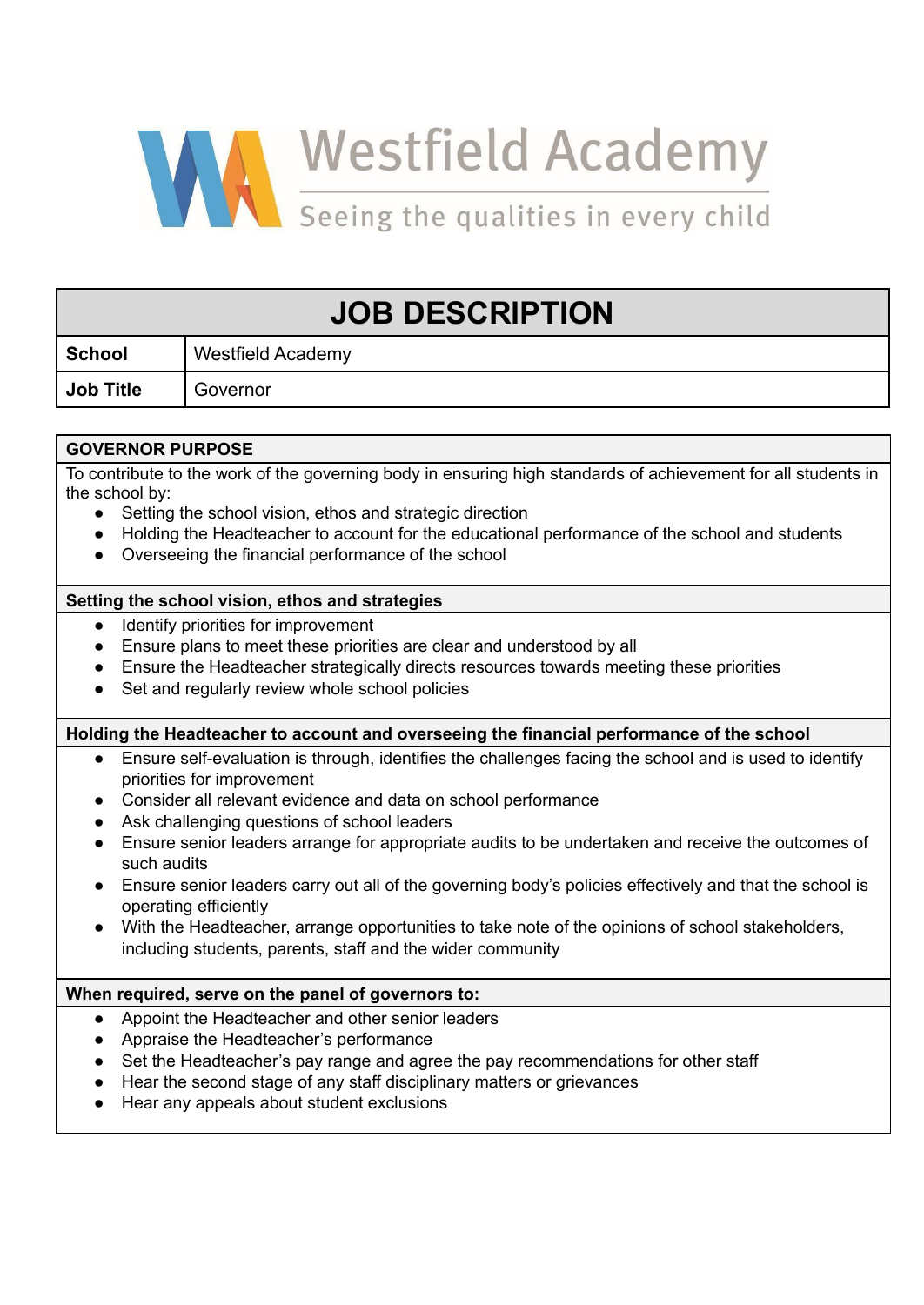## **In order to discharge their duty appropriately, at Westfield Academy, governors are expected to:**

- Get to know the school well, including by spending no less than 1 hour a year at school during normal working hours. (NB visits should be arranged through the Headteacher)
- Attend induction training
- Attend safeguarding training at least every 2 years
- Attend data analysis training at least every 2 years
- Attend other appropriate as identified by the governing body
- Attend the majority of full governing body meetings
- Attend the majority of the meetings of at least 1 sub-committee
- Act in the best interests of the students at all times
- Behave in a professional manner, as set down in the governing body's code of conduct, including acting in strict confidence

### **Knowledge, Skills and Experience**

See Person Specification

Westfield Academy is committed to safeguarding and promoting the welfare of children and expects all governors to share this commitment.

An enhanced DBS check is required for the successful candidate.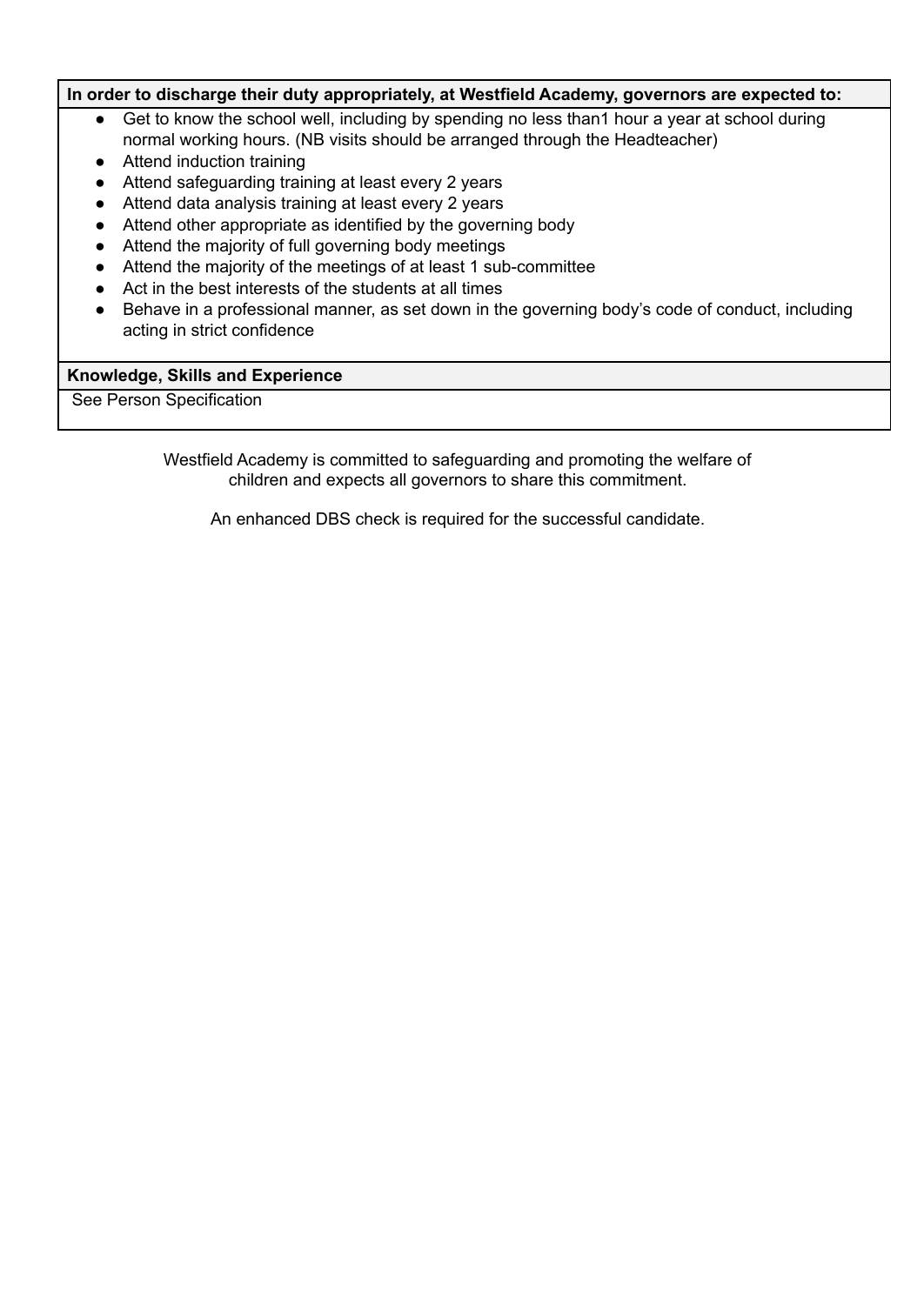

# **PERSON SPECIFICATION**

**School** Westfield Academy **Job Title** Governor

- Commitment to improving education for all students
- Ability to work in a team and take collective responsibilities
- Willingness to learn
- Commitment to the school's vision and ethos
- Good literacy and numeracy skills
- Ability to analyse and review complex issues objectively
- Ability to identify problems and to propose and consider innovative solutions
- Ability to make difficult decision in the best interests of students
- Good communication skills, including being able to discuss sensitive issues tactfully
- Ability to analyse and interpret data
- Ability to question and challenge

In addition, governors are expected to bring to the governing body skills, knowledge and experience that will assist the governing body in carrying out its function.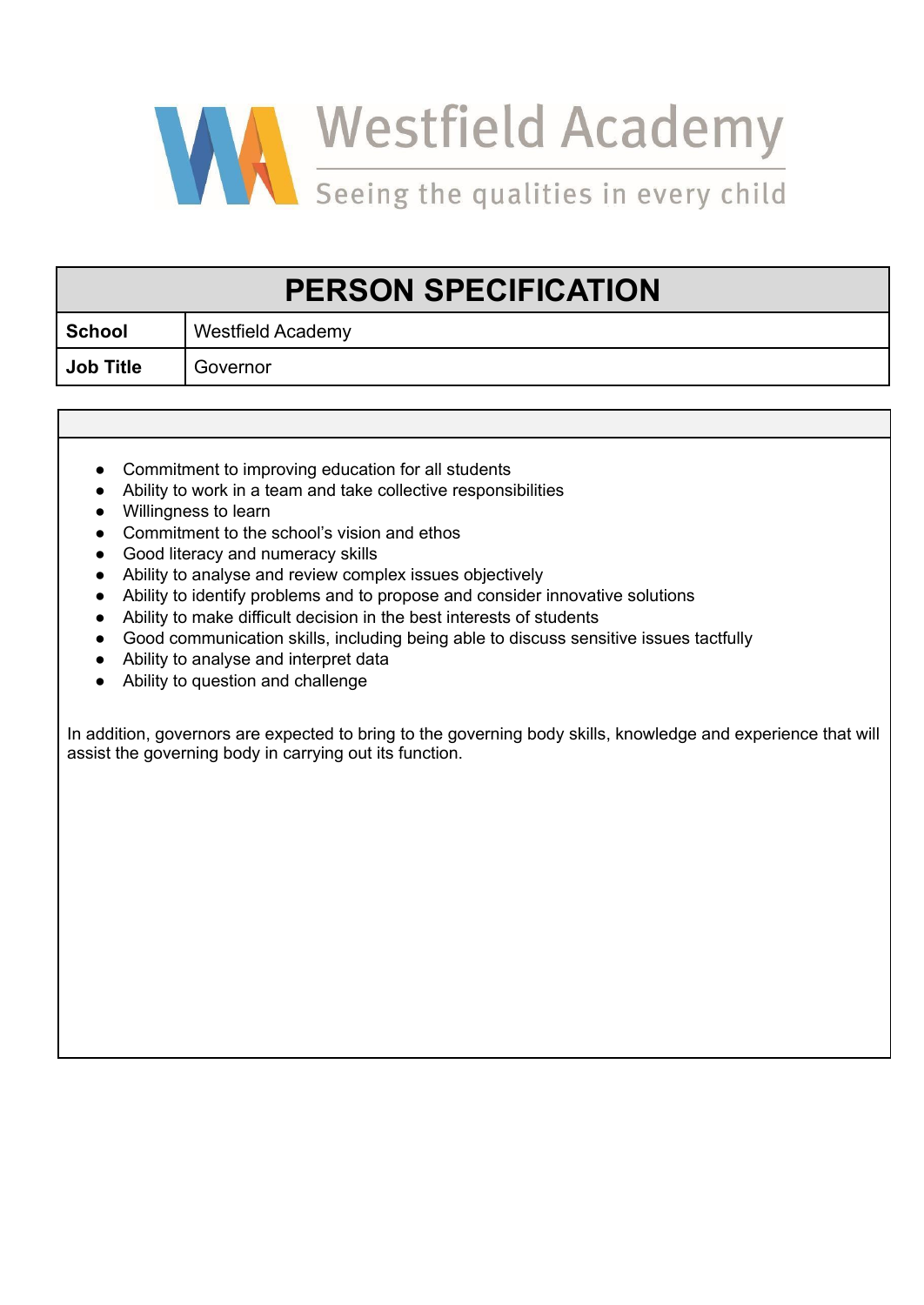## **Qualification and Disqualification Regulations for those Governing in an Academy**

Those involved in Academy Governance may be subject to disqualification rules under Charity Law as well as Education Law.

The disqualifying reasons under Charity Law below will apply to Members/Trustees/Directors and those in Senior Management Positions of an Academy. Senior Management Positions will apply to individuals who have responsibilities of a Chief Executive or Finance Director/Chief Financial Officer.

Below are the automatic disqualification rules for charity trustees and charity senior positions that will apply to Members/Trustees/Directors/Senior Management Positions.

## **Disqualifying reasons relating to unspent convictions**

You are disqualified if you have an unspent conviction for

- An offence involving dishonesty or deception
- Specified terrorism related offences
- Specified money laundering offences
- Specified bribery offences
- Contravening a Charity Commission Order or Direction
- Offences for misconduct in public office, perjury, and perverting the course of justice
- Attempting, aiding or abetting these offences.

## **Other disqualifying reasons – non-financial**

You are disqualified if you:

- Are subject to notification requirements under sexual offences legislation, commonly referred to as being on the sexual offenders' register. If these notification requirements apply to you, you are disqualified by the automatic disqualification rules, even if your offence is spent
- Are disqualified from being a company director limited exceptions apply
- Have previously been removed as a trustee, or as an officer, agent or employee of a charity by either the Charity Commission of the High Court due to misconduct or mismanagement
- Have previously been removed from a position of management or control of a charity in Scotland for mismanagement or misconduct
- Have been found to be in contempt of court for making, or causing to be made, a false statement – limited exceptions apply
- Are a designated person under particular anti-terrorist legislation.

## **Other disqualifying reasons – financial**

- Are currently declared bankrupt or are subject to bankruptcy restrictions or an interim order, including an individual voluntary arrangement (IVA) – limited exceptions apply
- Are subject to a debt relief order under the Insolvency Act 1986, or a debt relief restrictions order, or interim order, under that Act.